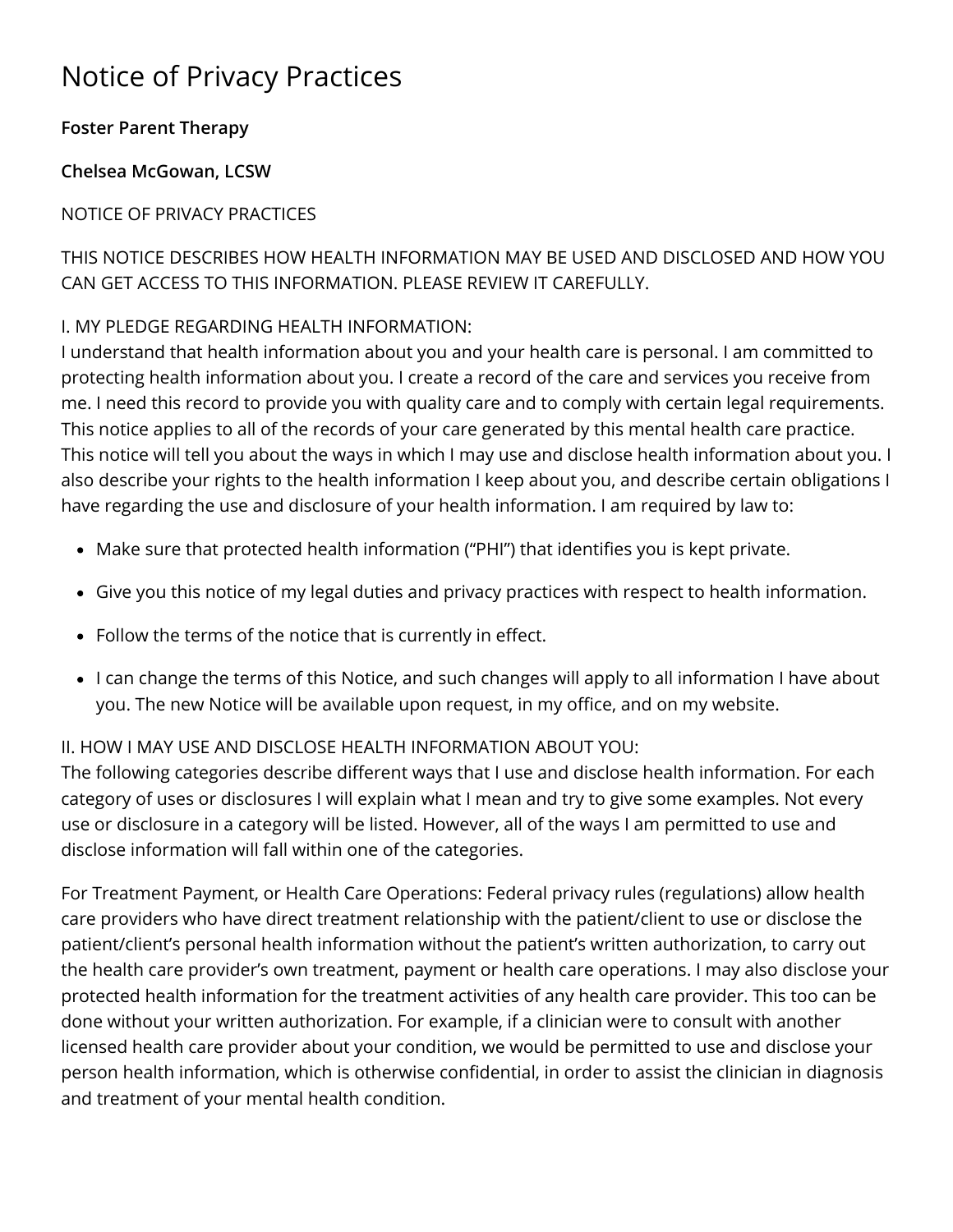Disclosures for treatment purposes are not limited to the minimum necessary standard. Because therapists and other health care providers need access to the full record and/or full and complete information in order to provide quality care. The word "treatment" includes, among other things, the coordination and management of health care providers with a third party, consultations between health care providers and referrals of a patient for health care from one health care provider to another.

Lawsuits and Disputes: If you are involved in a lawsuit, I may disclose health information in response to a court or administrative order. I may also disclose health information about your child in response to a subpoena, discovery request, or other lawful process by someone else involved in the dispute, but only if efforts have been made to tell you about the request or to obtain an order protecting the information requested.

#### III. CERTAIN USES AND DISCLOSURES REQUIRE YOUR AUTHORIZATION:

- 1. Psychotherapy Notes. I do keep "psychotherapy notes" as that term is defined in 45 CFR § 164.501, and any use or disclosure of such notes requires your Authorization unless the use or disclosure is:
	- a. For my use in treating you.

b. For my use in training or supervising mental health practitioners to help them improve their skills in group, joint, family, or individual counseling or therapy.

- c. For my use in defending myself in legal proceedings instituted by you.
- d. For use by the Secretary of Health and Human Services to investigate my compliance with HIPAA.
- e. Required by law and the use or disclosure is limited to the requirements of such law.
- f. Required by law for certain health oversight activities pertaining to the originator of the psychotherapy notes.
- g. Required by a coroner who is performing duties authorized by law.
- h. Required to help avert a serious threat to the health and safety of others.
- 2. Marketing Purposes. As a psychotherapist, I will not use or disclose your PHI for marketing purposes.
- 3. Sale of PHI. As a psychotherapist, I will not sell your PHI in the regular course of my business.

IV. CERTAIN USES AND DISCLOSURES DO NOT REQUIRE YOUR AUTHORIZATION. Subject to certain limitations in the law, I can use and disclose your PHI without your Authorization for the following reasons:

- 1. When disclosure is required by state or federal law, and the use or disclosure complies with and is limited to the relevant requirements of such law.
- 2. For public health activities, including reporting suspected child, elder, or dependent adult abuse, or preventing or reducing a serious threat to anyone's health or safety.
- 3. For health oversight activities, including audits and investigations.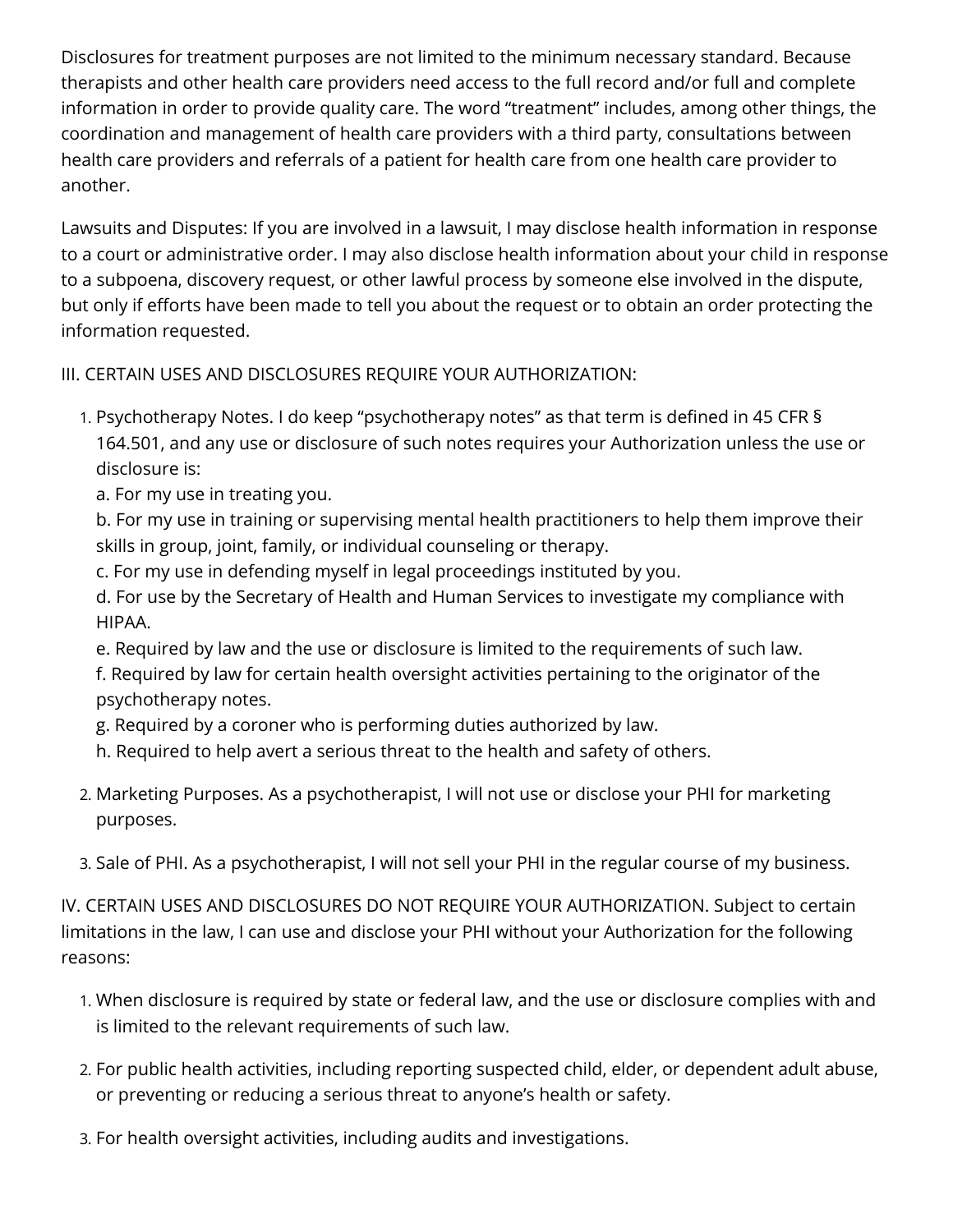- 4. For judicial and administrative proceedings, including responding to a court or administrative order, although my preference is to obtain an Authorization from you before doing so.
- 5. For law enforcement purposes, including reporting crimes occurring on my premises.
- 6. To coroners or medical examiners, when such individuals are performing duties authorized by law.
- 7. For research purposes, including studying and comparing the mental health of patients who received one form of therapy versus those who received another form of therapy for the same condition.
- 8. Specialized government functions, including, ensuring the proper execution of military missions; protecting the President of the United States; conducting intelligence or counter-intelligence operations; or, helping to ensure the safety of those working within or housed in correctional institutions.
- 9. For workers' compensation purposes. Although my preference is to obtain an Authorization from you, I may provide your PHI in order to comply with workers' compensation laws.
- 10. Appointment reminders and health related benefits or services. I may use and disclose your PHI to contact you to remind you that you have an appointment with me. I may also use and disclose your PHI to tell you about treatment alternatives, or other health care services or benefits that I offer.
- V. CERTAIN USES AND DISCLOSURES REQUIRE YOU TO HAVE THE OPPORTUNITY TO OBJECT.
	- 1. Disclosures to family, friends, or others. I may provide your PHI to a family member, friend, or other person that you indicate is involved in your care or the payment for your health care, unless you object in whole or in part. The opportunity to consent may be obtained retroactively in emergency situations.
- VI. YOU HAVE THE FOLLOWING RIGHTS WITH RESPECT TO YOUR PHI:
	- 1. The Right to Request Limits on Uses and Disclosures of Your PHI. You have the right to ask me not to use or disclose certain PHI for treatment, payment, or health care operations purposes. I am not required to agree to your request, and I may say "no" if I believe it would affect your health care.
	- 2. The Right to Request Restrictions for Out-of-Pocket Expenses Paid for In Full. You have the right to request restrictions on disclosures of your PHI to health plans for payment or health care operations purposes if the PHI pertains solely to a health care item or a health care service that you have paid for out-of-pocket in full.
	- 3. The Right to Choose How I Send PHI to You. You have the right to ask me to contact you in a specific way (for example, home or office phone) or to send mail to a different address, and I will agree to all reasonable requests.